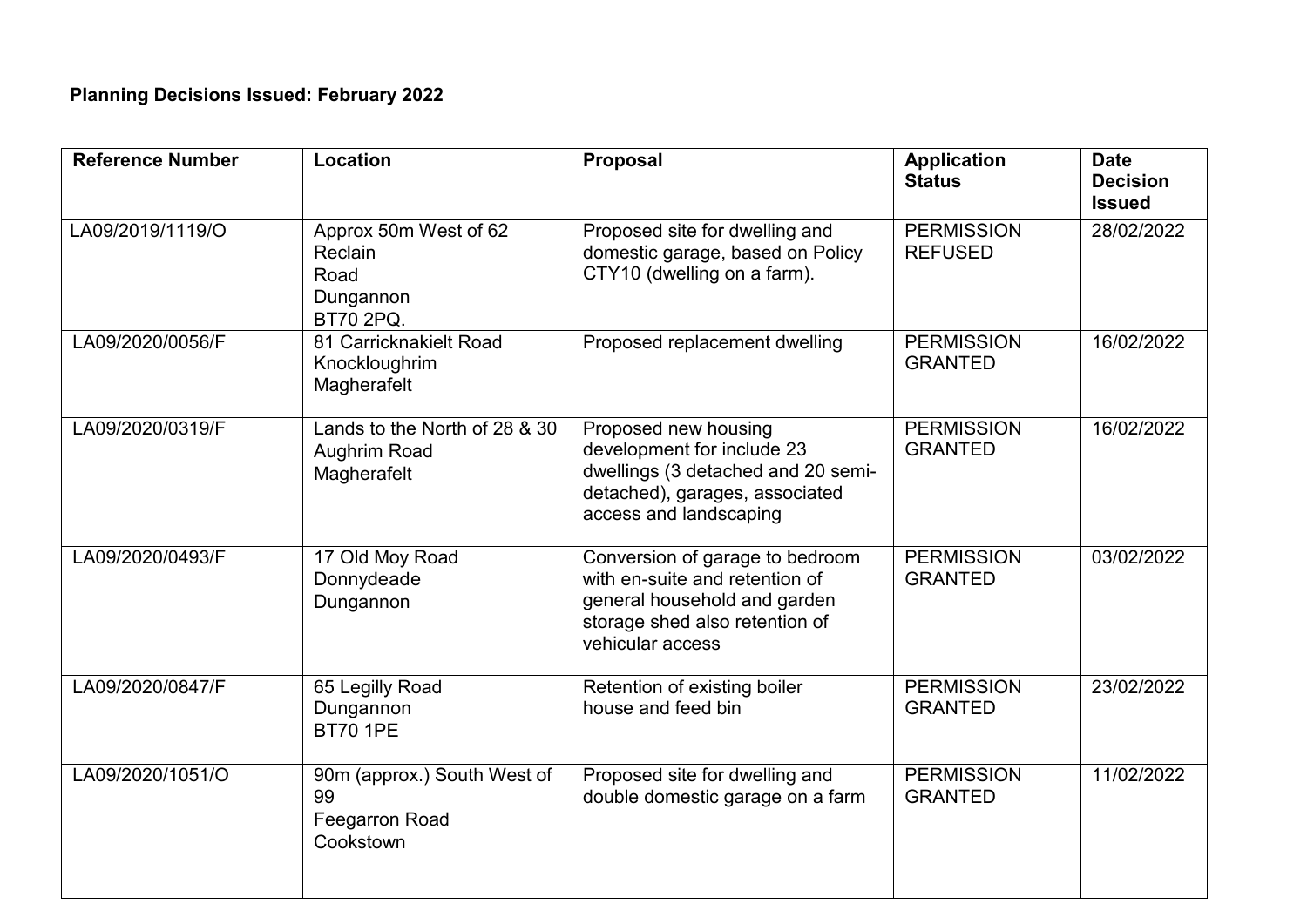| <b>Reference Number</b> | Location                                                                                               | Proposal                                                                                                                                                                                                                                                                                                       | <b>Application</b><br><b>Status</b> | <b>Date</b><br><b>Decision</b><br><b>Issued</b> |
|-------------------------|--------------------------------------------------------------------------------------------------------|----------------------------------------------------------------------------------------------------------------------------------------------------------------------------------------------------------------------------------------------------------------------------------------------------------------|-------------------------------------|-------------------------------------------------|
| LA09/2020/1286/F        | Approx 36m North of 127<br>Drum Road<br>Cookstown                                                      | Proposed change of house type<br>from previously approved<br>application no I/2007/0350/F                                                                                                                                                                                                                      | <b>PERMISSION</b><br><b>GRANTED</b> | 08/02/2022                                      |
| LA09/2020/1309/O        | Adjacent to 78 Gortgonis<br>Road<br>Coalisland                                                         | Proposed dwelling and garage                                                                                                                                                                                                                                                                                   | <b>PERMISSION</b><br><b>GRANTED</b> | 23/02/2022                                      |
| LA09/2020/1378/F        | Site 380m East of 23a<br><b>Ballymacombs Road</b><br>Bellaghy.                                         | Proposed 2 blocks of 5No glamping<br>accommodation to provide tourist<br>facilities at Fishermans Walk.                                                                                                                                                                                                        | <b>PERMISSION</b><br><b>GRANTED</b> | 23/02/2022                                      |
| LA09/2020/1493/F        | East of 6-12 Coolreaghs<br>Road and South of 29<br>Coolreaghs Road and 10<br>Claggan Lane<br>Cookstown | Erection of 35 dwellings consisting<br>of 2 detached, 3 blocks of terraced<br>houses (3 houses per block) & 24<br>semi detached houses, access<br>roads, footpaths, open space, site<br>drainage & associated site works<br>and on-site pumping station<br>(Amended description to include<br>pumping station) | <b>PERMISSION</b><br><b>GRANTED</b> | 21/02/2022                                      |
| LA09/2020/1554/F        | Approx 140m South of<br>Ballymacilcurr<br>No 40<br>Road<br>Maghera<br><b>BT46 5HR.</b>                 | Proposed replacement dwelling.                                                                                                                                                                                                                                                                                 | <b>PERMISSION</b><br><b>GRANTED</b> | 02/02/2022                                      |
| LA09/2020/1600/F        | Land approx. 290m NE of 48<br><b>Tullywinney Road</b><br>Ballygawley                                   | Replacement Dwelling and<br><b>Domestic Garage</b>                                                                                                                                                                                                                                                             | <b>PERMISSION</b><br><b>GRANTED</b> | 23/02/2022                                      |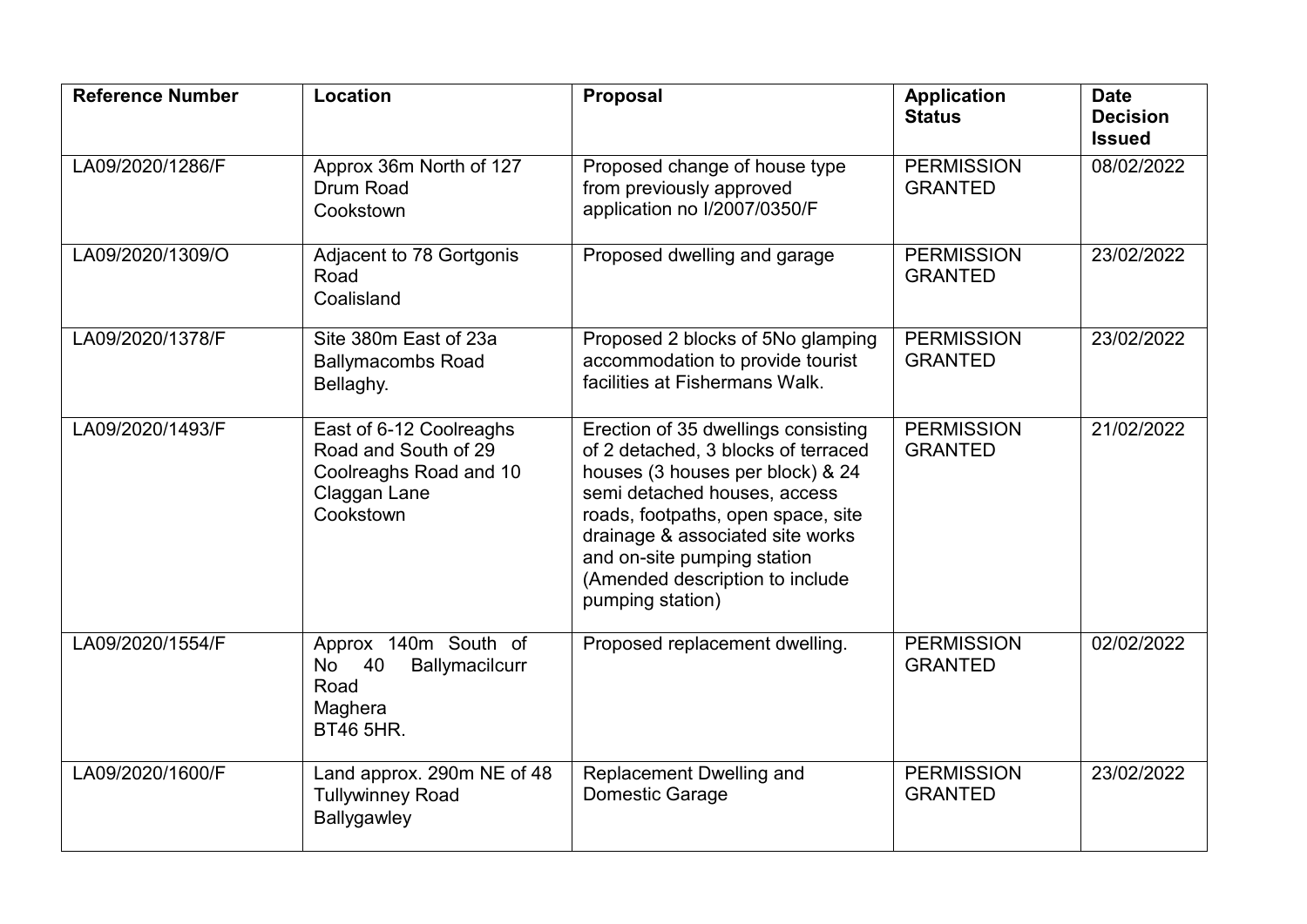| <b>Reference Number</b> | <b>Location</b>                                                                                                | <b>Proposal</b>                                                                                                                                                                                                                                                                                                                                                                                                                                                                                                                                                                                                                                                                                                                                                                                                                                                                                                                                                                                                                                                    | <b>Application</b><br><b>Status</b> | <b>Date</b><br><b>Decision</b><br><b>Issued</b> |
|-------------------------|----------------------------------------------------------------------------------------------------------------|--------------------------------------------------------------------------------------------------------------------------------------------------------------------------------------------------------------------------------------------------------------------------------------------------------------------------------------------------------------------------------------------------------------------------------------------------------------------------------------------------------------------------------------------------------------------------------------------------------------------------------------------------------------------------------------------------------------------------------------------------------------------------------------------------------------------------------------------------------------------------------------------------------------------------------------------------------------------------------------------------------------------------------------------------------------------|-------------------------------------|-------------------------------------------------|
| LA09/2021/0217/F        | Land 50m SW of 11<br><b>Killeenan Road</b><br>Cookstown (access from<br>the Kileenan Road)<br><b>BT80 9JA.</b> | A planning application made under<br>Section 54 of the Planning Act (NI)<br>2011 seeking to vary condition No.2<br>of planning permission<br>I/2006/1166/F. Planning permission<br>I/2006/1166/F granted permission<br>for gravel extraction & restoration to<br>agricultural on these lands.<br>Condition No.2 required that<br>extraction shall be for a limited<br>period only, & shall cease on or<br>before the 31st January 2013 or<br>upon occupation of the dwellings as<br>approved under I/2005/1359/F.<br>These dwellings are not built nor<br>occupied. The section 54<br>application is seeking to vary<br>condition No.2, to allow extraction<br>to take place beyond the 31st<br>January 2013 so that the remaining<br>mineral reserves can be removed<br>from the site thereby allowing the<br>full implementation of the approved<br>restoration scheme. The application<br>is seeking planning for an additional<br>3 years from grant of the section 54<br>application.<br>A supporting statement<br>accompanies the Section 54<br>application. | <b>PERMISSION</b><br><b>GRANTED</b> | 08/02/2022                                      |
| LA09/2021/0264/O        | Site adjacent to 60 Sixtowns<br>Road<br>Draperstown                                                            | Proposed dwelling and garage                                                                                                                                                                                                                                                                                                                                                                                                                                                                                                                                                                                                                                                                                                                                                                                                                                                                                                                                                                                                                                       | <b>PERMISSION</b><br><b>GRANTED</b> | 11/02/2022                                      |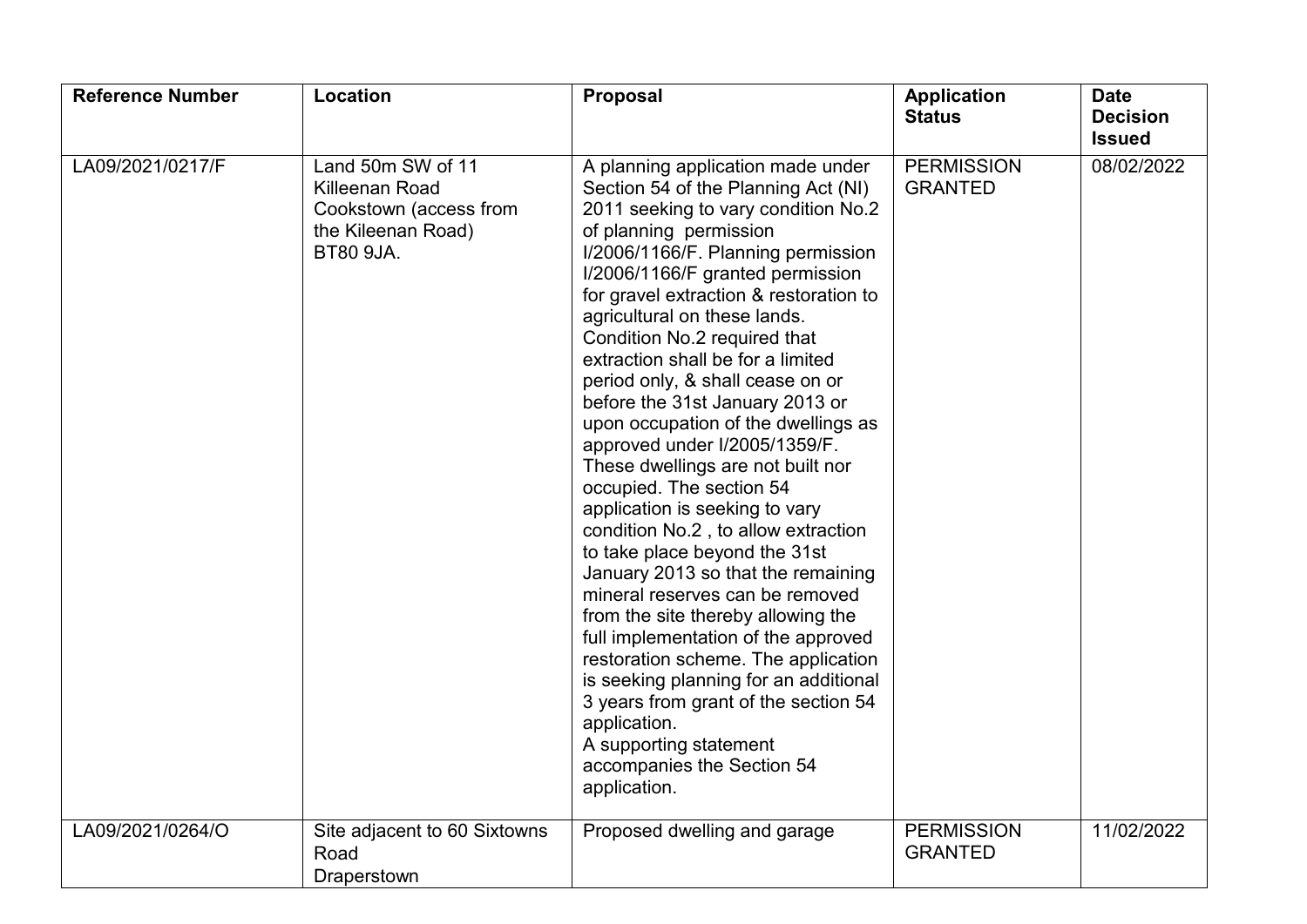| <b>Reference Number</b> | Location                                                                                                   | <b>Proposal</b>                                                                                                                                   | <b>Application</b><br><b>Status</b> | <b>Date</b><br><b>Decision</b><br><b>Issued</b> |
|-------------------------|------------------------------------------------------------------------------------------------------------|---------------------------------------------------------------------------------------------------------------------------------------------------|-------------------------------------|-------------------------------------------------|
| LA09/2021/0271/F        | Rear of 81 Glen Road<br>Maghera                                                                            | Retention of lean to structure for<br>storage of electrical products                                                                              | <b>PERMISSION</b><br><b>GRANTED</b> | 23/02/2022                                      |
| LA09/2021/0278/F        | 20m North of Unit 5K<br><b>Shivers Business Park</b><br>21 Hillhead Road<br>Toomebridge<br><b>BT41 3SF</b> | Proposed additional car parking<br>facility.                                                                                                      | <b>PERMISSION</b><br><b>GRANTED</b> | 23/02/2022                                      |
| LA09/2021/0283/F        | Rear of 81 Glen Road<br>Maghera.                                                                           | Retrospective change of use from<br>domestic garage/store to offices &<br>storage associated with electrical<br>business (Amended plans received) | <b>PERMISSION</b><br><b>GRANTED</b> | 10/02/2022                                      |
| LA09/2021/0322/F        | Adjacent to 30 Killyfaddy<br>Road<br>Magherafelt.                                                          | Erection of replacement dwelling<br>& detached garage.                                                                                            | <b>PERMISSION</b><br><b>GRANTED</b> | 08/02/2022                                      |
| LA09/2021/0374/F        | On Lands c. 160m S.Eof<br>17 Quintinmanus Road<br><b>Newmills</b>                                          | Proposed battery energy storage<br>system, access lane and ancillary<br>development                                                               | <b>PERMISSION</b><br><b>GRANTED</b> | 21/02/2022                                      |
| LA09/2021/0567/RM       | 6 Mawillian Road<br>Loup<br>Moneymore                                                                      | To replace existing dwelling with<br>one and a half storey dwelling                                                                               | <b>PERMISSION</b><br><b>GRANTED</b> | 23/02/2022                                      |
| LA09/2021/0611/O        | Land approx. 60m SE of 2<br>Lisalbanagh Road<br>Magherafelt<br><b>BT45 5HR.</b>                            | Proposed infill dwelling and garage.                                                                                                              | <b>PERMISSION</b><br><b>GRANTED</b> | 23/02/2022                                      |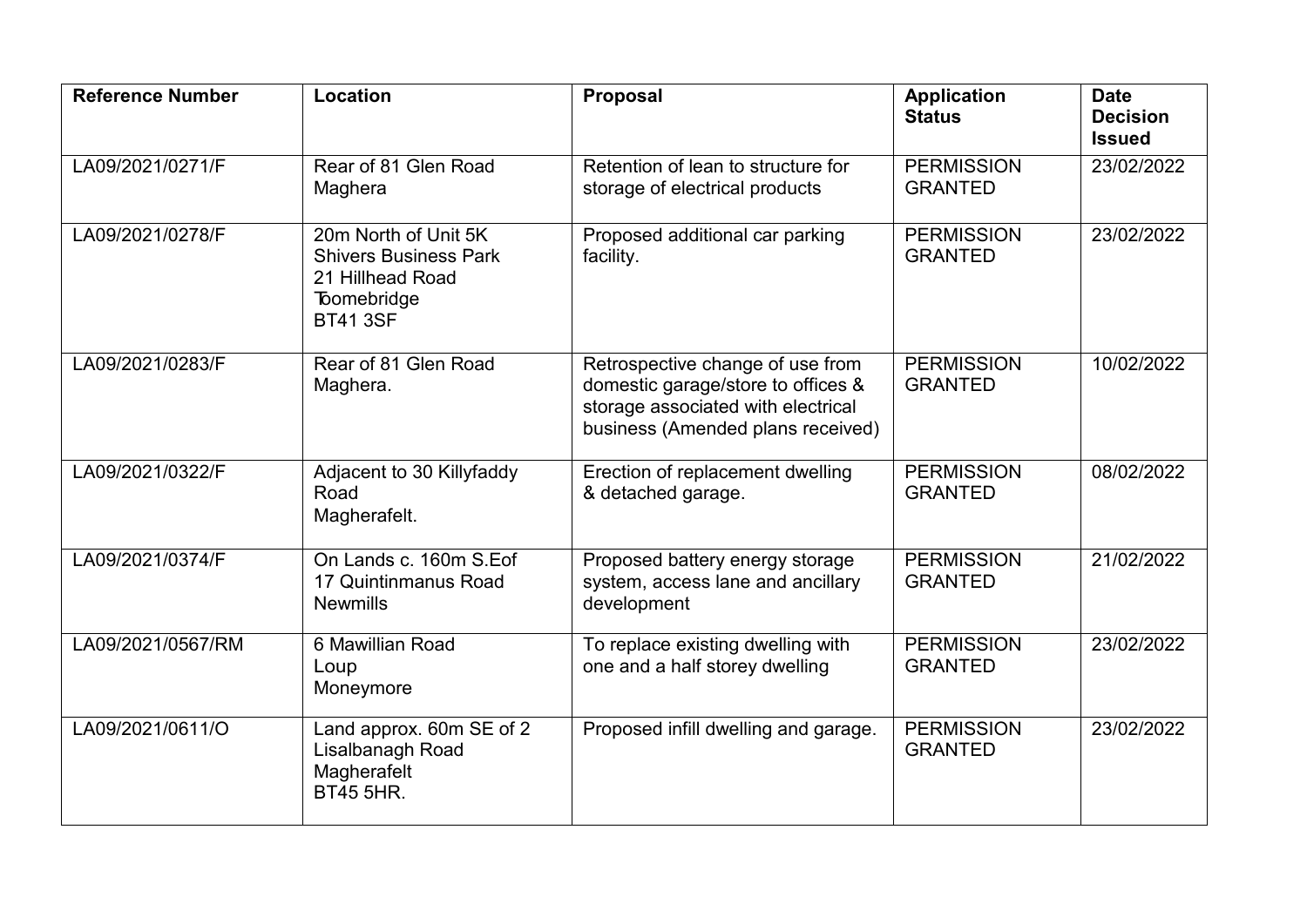| <b>Reference Number</b> | Location                                                                    | Proposal                                                                                                                                                                                                                                            | <b>Application</b><br><b>Status</b>    | <b>Date</b><br><b>Decision</b><br><b>Issued</b> |
|-------------------------|-----------------------------------------------------------------------------|-----------------------------------------------------------------------------------------------------------------------------------------------------------------------------------------------------------------------------------------------------|----------------------------------------|-------------------------------------------------|
| LA09/2021/0688/F        | 58A Knockaleery Road<br>Magheraglass<br>Cookstown                           | Proposed importing of clay and inert<br>material for storage to facilitate<br>forming of health and safety bunds<br>and banking with gravel pit site, this<br>will enable the operator to create<br>bunds at haul roads and at ponds at<br>the site | <b>PERMISSION</b><br><b>GRANTED</b>    | 23/02/2022                                      |
| LA09/2021/0716/LDE      | Land Approx 100m South<br>of 156 Coash Road<br>Dungannon<br><b>BT71 6JB</b> | A.D. Plant on an existing Farm                                                                                                                                                                                                                      | <b>PERMITTED</b><br><b>DEVELOPMENT</b> | 28/02/2022                                      |
| LA09/2021/0748/O        | 70m S.W. of 55 Drumenny<br>Road<br>Coagh                                    | Proposed site for dwelling and<br>garage in a cluster                                                                                                                                                                                               | <b>PERMISSION</b><br><b>GRANTED</b>    | 04/02/2022                                      |
| LA09/2021/0768/DC       | 67A Farlough Road<br><b>Newmills</b><br>Dungannon                           | Discharge of condition 4 of planning<br>approval LA09/2020/1433/F                                                                                                                                                                                   | <b>CONDITION</b><br><b>DISCHARGED</b>  | 23/02/2022                                      |
| LA09/2021/0786/O        | 88 Claggan Road<br>Lissan<br>Cookstown                                      | Proposed replacement of<br>existing dwelling                                                                                                                                                                                                        | <b>PERMISSION</b><br><b>GRANTED</b>    | 16/02/2022                                      |
| LA09/2021/0856/O        | Site at Tunnel Lodge<br>100m N.W. of 4 Park Lane<br>Dungannon               | Proposed outline permission for a<br>two Storey Dwelling and garage<br>previously approved under<br>M/2008/0520/ with an onsite septic<br>tank (Additional Information on<br>SepticTank)                                                            | <b>PERMISSION</b><br><b>GRANTED</b>    | 15/02/2022                                      |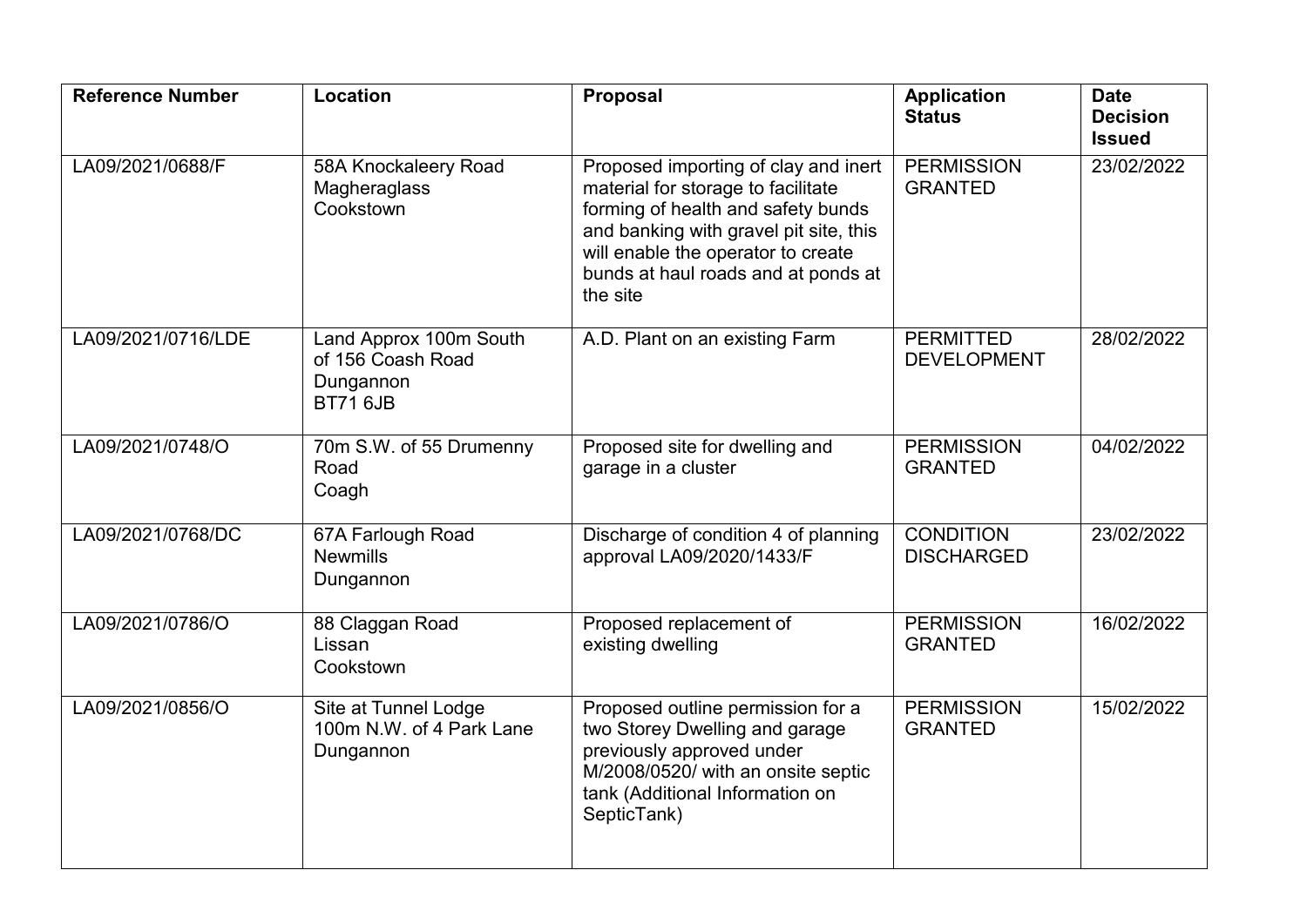| <b>Reference Number</b> | <b>Location</b>                                                                                | <b>Proposal</b>                                                                                                                          | <b>Application</b><br><b>Status</b> | <b>Date</b><br><b>Decision</b><br><b>Issued</b> |
|-------------------------|------------------------------------------------------------------------------------------------|------------------------------------------------------------------------------------------------------------------------------------------|-------------------------------------|-------------------------------------------------|
| LA09/2021/0878/F        | Lands 40m South of 121<br><b>Tulnacross Road</b><br>Dunnamore<br>Cookstown<br><b>BT80 9NP.</b> | Proposed change of house type<br>and re sitting as previously<br>approved under planning ref:<br>LA09/2018/1425/F.                       | <b>PERMISSION</b><br><b>GRANTED</b> | 23/02/2022                                      |
| LA09/2021/0922/F        | 43 - 45 North Street<br>Stewartstown<br>Dungannon                                              | Replacement dwelling (detached)<br>with associated garage utilising an<br>existing shared access point.<br>Demolition of existing sheds. | <b>PERMISSION</b><br><b>GRANTED</b> | 16/02/2022                                      |
| LA09/2021/0932/LBC      | 8-10 High Street<br>Draperstown<br>Magherafelt<br><b>BT45 7AA.</b>                             | Replacement of 4No. of windows<br>to the front elevation                                                                                 | <b>PERMISSION</b><br><b>GRANTED</b> | 22/02/2022                                      |
| LA09/2021/0963/O        | 420m SW of No.71 Blackrock<br>Road<br>Cookstown<br><b>BT80 9PA.</b>                            | Proposed dwelling adjacent to<br>established business (Sperrin View<br>Glamping).                                                        | <b>PERMISSION</b><br><b>GRANTED</b> | 23/02/2022                                      |
| LA09/2021/0993/O        | Lands 40m SE of 11<br><b>Crackrawer Road</b><br>Ballygawley                                    | Dwelling & garage & associated<br>site works                                                                                             | <b>PERMISSION</b><br><b>GRANTED</b> | 14/02/2022                                      |
| LA09/2021/1003/O        | Site 135m South West of 10<br><b>Gow Hill</b><br>Bellaghy<br>Magherafelt<br><b>BT45 8JB</b>    | Replacement dwelling at 10 Gow<br>Hill under CTY 3 of PPS 21- To be<br>replaced and relocated south west<br>of the existing site.        | <b>PERMISSION</b><br><b>GRANTED</b> | 04/02/2022                                      |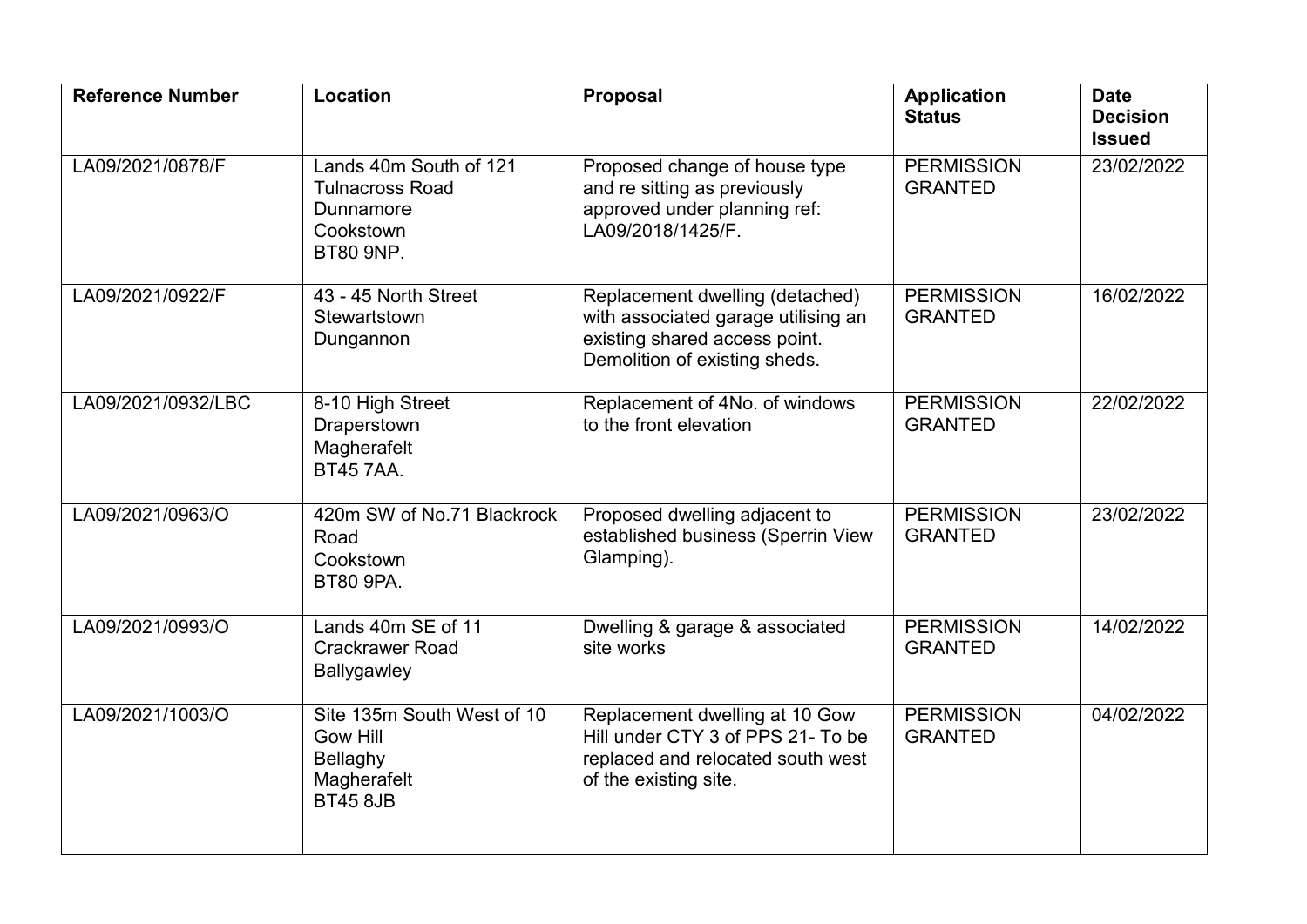| <b>Reference Number</b> | Location                                                                                | <b>Proposal</b>                                                                                                                                                                                               | <b>Application</b><br><b>Status</b> | <b>Date</b><br><b>Decision</b><br><b>Issued</b> |
|-------------------------|-----------------------------------------------------------------------------------------|---------------------------------------------------------------------------------------------------------------------------------------------------------------------------------------------------------------|-------------------------------------|-------------------------------------------------|
| LA09/2021/1007/O        | Site adjacent to 113 Back<br><b>Lower Road</b><br><b>Brockagh</b><br>Dungannon          | Proposed dwelling (Revised siting<br>on block plan)                                                                                                                                                           | <b>PERMISSION</b><br><b>GRANTED</b> | 10/02/2022                                      |
| 09/2021/1052/O          | Adjacent to and immediately<br>North of 28 Drumcairne Road<br>Stewartstown<br>Dungannon | Proposed dwelling and garage<br>under PPS 21 CTY 10 (Amended<br>Description)                                                                                                                                  | <b>PERMISSION</b><br><b>GRANTED</b> | 15/02/2022                                      |
| LA09/2021/1079/O        | Opp 46 Cookstown Road<br>Carland<br>Dungannon                                           | Dwelling & garage                                                                                                                                                                                             | <b>PERMISSION</b><br><b>GRANTED</b> | 16/02/2022                                      |
| LA09/2021/1080/RM       | Site 180m SE of 43<br>Castlefarm Road<br>Stewartstown<br>Dungannon                      | Replacement dwelling & garage                                                                                                                                                                                 | <b>PERMISSION</b><br><b>GRANTED</b> | 21/02/2022                                      |
| LA09/2021/1143/F        | Adjacent to 15 Dunard<br>Park<br>Magherafelt                                            | Proposed dwelling.                                                                                                                                                                                            | <b>PERMISSION</b><br><b>GRANTED</b> | 02/02/2022                                      |
| LA09/2021/1163/F        | 125 Main Street<br>Pomeroy<br>Co Tyrone.                                                | Change of use from gym to cafe.                                                                                                                                                                               | <b>PERMISSION</b><br><b>GRANTED</b> | 16/02/2022                                      |
| LA09/2021/1178/F        | 11 Victoria Road<br><b>Drumcoo</b><br>Dungannon                                         | Material change of use of existing<br>5 bedroom dwelling to 2 two bed<br>apartments, with the continued<br>unintensified use of Scotch Street<br>(south) car park for the proposed<br>parking of the proposal | <b>PERMISSION</b><br><b>GRANTED</b> | 15/02/2022                                      |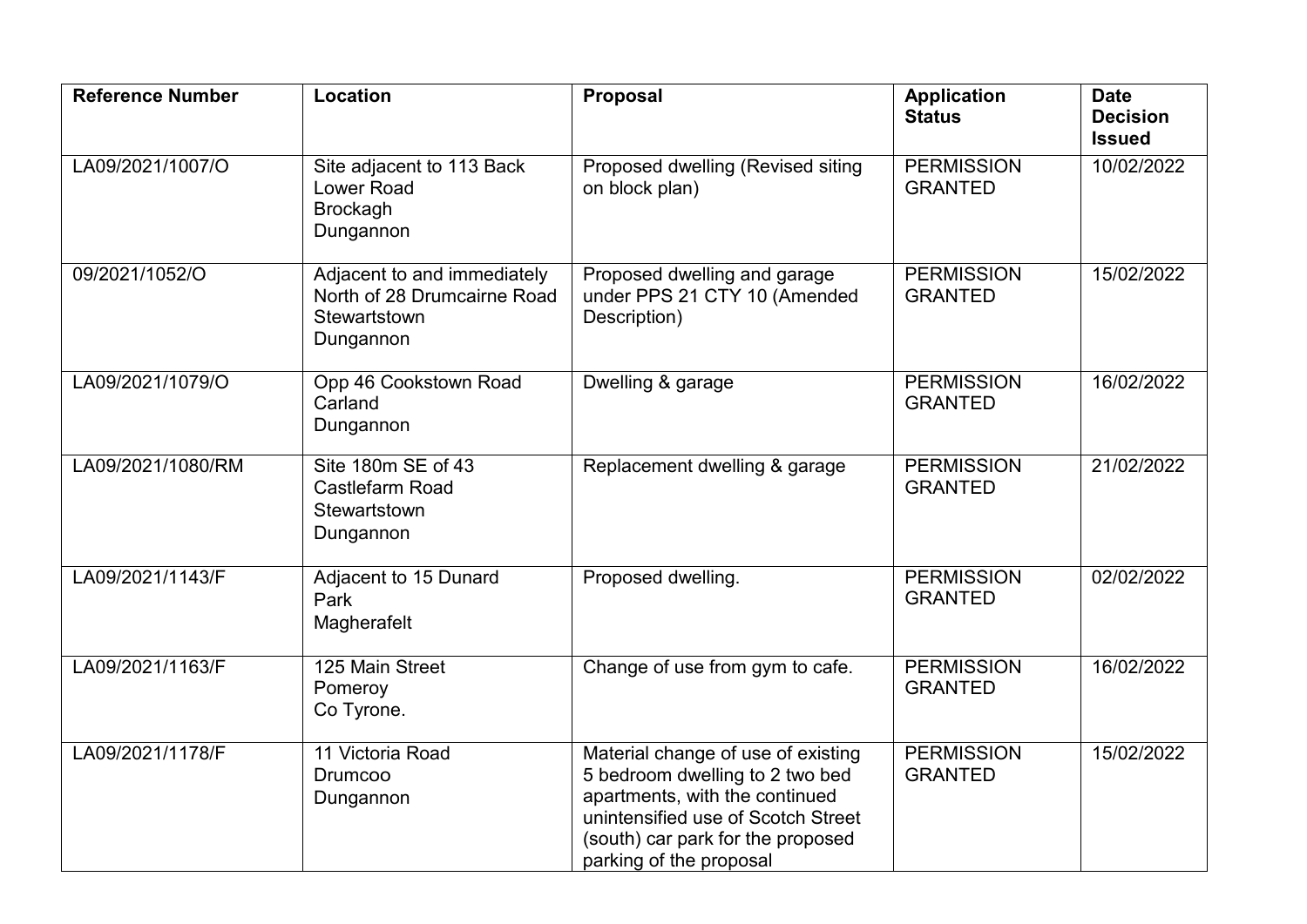| <b>Reference Number</b> | Location                                                             | <b>Proposal</b>                                                                                                                                                                                                                                                                                                                                                                                                                                                                                                                          | <b>Application</b><br><b>Status</b>                    | <b>Date</b><br><b>Decision</b><br><b>Issued</b> |
|-------------------------|----------------------------------------------------------------------|------------------------------------------------------------------------------------------------------------------------------------------------------------------------------------------------------------------------------------------------------------------------------------------------------------------------------------------------------------------------------------------------------------------------------------------------------------------------------------------------------------------------------------------|--------------------------------------------------------|-------------------------------------------------|
| LA09/2021/1179/NMC      | 47 Corrick Road<br>Draperstown                                       | East protrusion to the existing shed.<br>The existing shed ruins were<br>originally being integrated into the<br>build, however once on site these<br>were greatly unstable when work on<br>them started, the decision was<br>made to remove same, but retain<br>the back walls, as a marker of what<br>was there before. The basis of the<br>design change to include the 2<br>bedrooms was to carry on the angle<br>from the front door and keep the<br>back wall straight. Thus the East<br>footprint of the building was<br>changed. | <b>NON MATERIAL</b><br><b>CHANGE</b><br><b>GRANTED</b> | 02/02/2022                                      |
| LA09/2021/1183/O        | 22 Lisdoart Road<br>Ballygawley                                      | Proposed replacement dwelling and<br>garage                                                                                                                                                                                                                                                                                                                                                                                                                                                                                              | <b>PERMISSION</b><br><b>GRANTED</b>                    | 28/02/2022                                      |
| LA09/2021/1185/F        | Rear of 80-84 Drumbane<br>Road<br>Swatragh                           | Proposed change of house type<br>from previous approval<br>LA09/2017/1747/F (Site 1 to 3<br>detached and 2 semi detached) and<br>replacing with 3 Detached dwellings                                                                                                                                                                                                                                                                                                                                                                     | <b>PERMISSION</b><br><b>GRANTED</b>                    | 15/02/2022                                      |
| LA09/2021/1187/O        | Approx 45m South West of 32<br><b>Carricknakielt Road</b><br>Maghera | Proposed Dwelling and garage on<br>a Farm                                                                                                                                                                                                                                                                                                                                                                                                                                                                                                | <b>PERMISSION</b><br><b>GRANTED</b>                    | 28/02/2022                                      |
| LA09/2021/1190/F        | 30 Killyman Street<br>Moy                                            | Change of use from retail unit and<br>yard to sit in take away food outlet<br>with outside sitting area (no change<br>to elevations)                                                                                                                                                                                                                                                                                                                                                                                                     | <b>PERMISSION</b><br><b>GRANTED</b>                    | 16/02/2022                                      |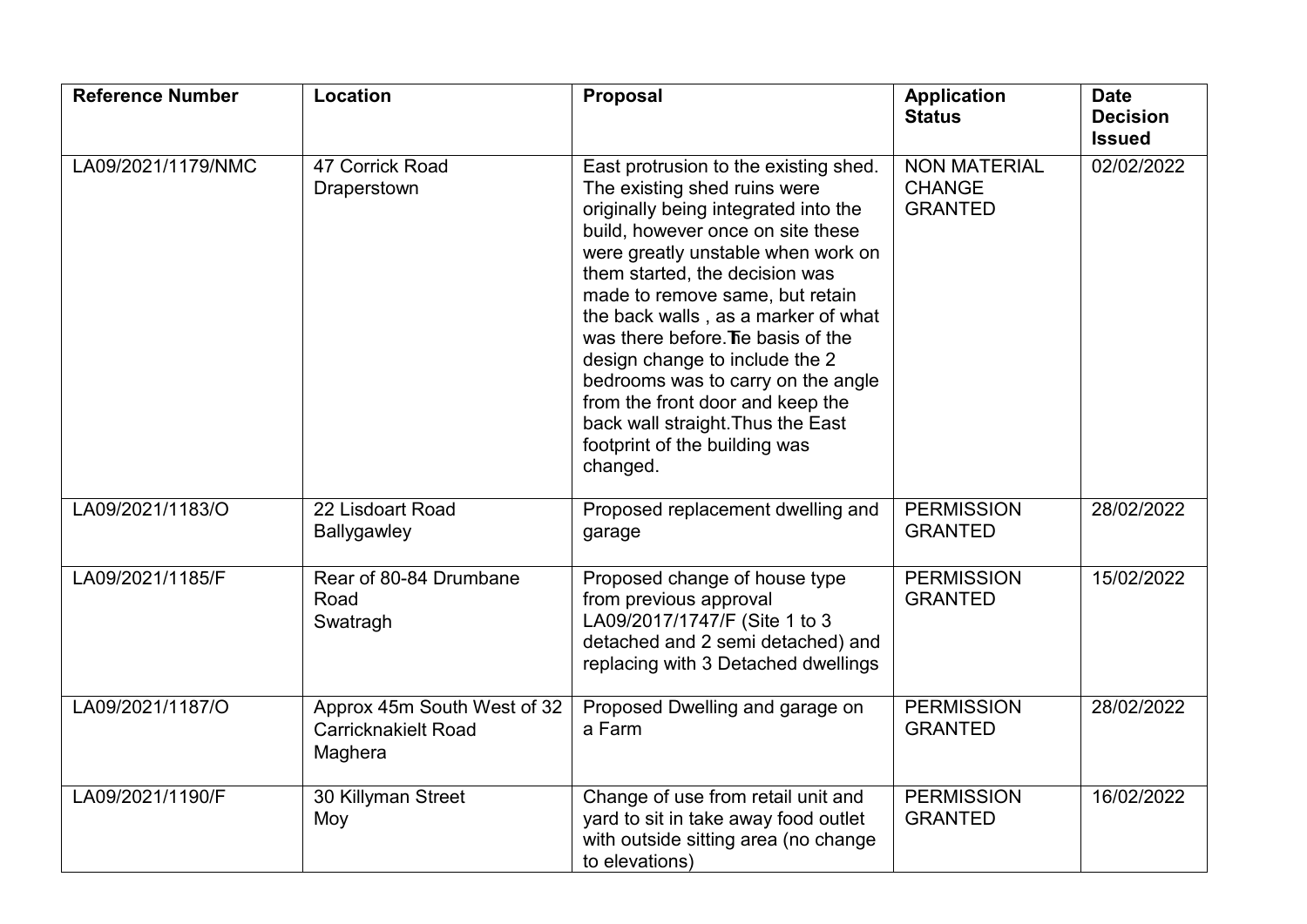| <b>Reference Number</b> | Location                                                                                                                        | <b>Proposal</b>                                                                                                                                                        | <b>Application</b><br><b>Status</b> | <b>Date</b><br><b>Decision</b><br><b>Issued</b> |
|-------------------------|---------------------------------------------------------------------------------------------------------------------------------|------------------------------------------------------------------------------------------------------------------------------------------------------------------------|-------------------------------------|-------------------------------------------------|
| LA09/2021/1207/F        | Lands immediately<br>adjacent to (eastern<br>direction) No 54 Drumderg<br>Road<br>Moneyneany<br>Draperstown<br><b>BT45 7EU.</b> | Proposed dwelling on a farm.                                                                                                                                           | <b>PERMISSION</b><br><b>GRANTED</b> | 16/02/2022                                      |
| LA09/2021/1218/A        | 51 & 55 Main Street<br>Ballygawley                                                                                              | New Signage to butchers shop<br>including individually lit "Quinns"<br>"The family Butchers" and "Q" logo<br>lettering and projecting sign                             | <b>PERMISSION</b><br><b>GRANTED</b> | 08/02/2022                                      |
| LA09/2021/1219/F        | 23 St Jeans Cottages<br>Cookstown                                                                                               | Proposed 2 storey rear extension to<br>allow a dining room, utility, toilet and<br>bedroom. Proposed internal and<br>external renovations to the existing<br>dwelling. | <b>PERMISSION</b><br><b>GRANTED</b> | 02/02/2022                                      |
| LA09/2021/1222/F        | 51 & 55 Main Street<br><b>Ballygawley</b>                                                                                       | Amalgamation of two shop units to<br>form single extended butchers shop<br>including works to facade and two<br>external chill rooms to rear yard.                     | <b>PERMISSION</b><br><b>GRANTED</b> | 16/02/2022                                      |
| LA09/2021/1229/O        | Site adjacent to 9<br><b>Draperstown Road</b><br><b>Desertmartin</b>                                                            | Proposed dwelling on a farm                                                                                                                                            | <b>PERMISSION</b><br><b>GRANTED</b> | 14/02/2022                                      |
| LA09/2021/1230/O        | Lands 100m North west of 30<br><b>Bancran Road</b><br>Draperstown                                                               | Proposed dwelling and garage on<br>a farm                                                                                                                              | <b>PERMISSION</b><br><b>GRANTED</b> | 23/02/2022                                      |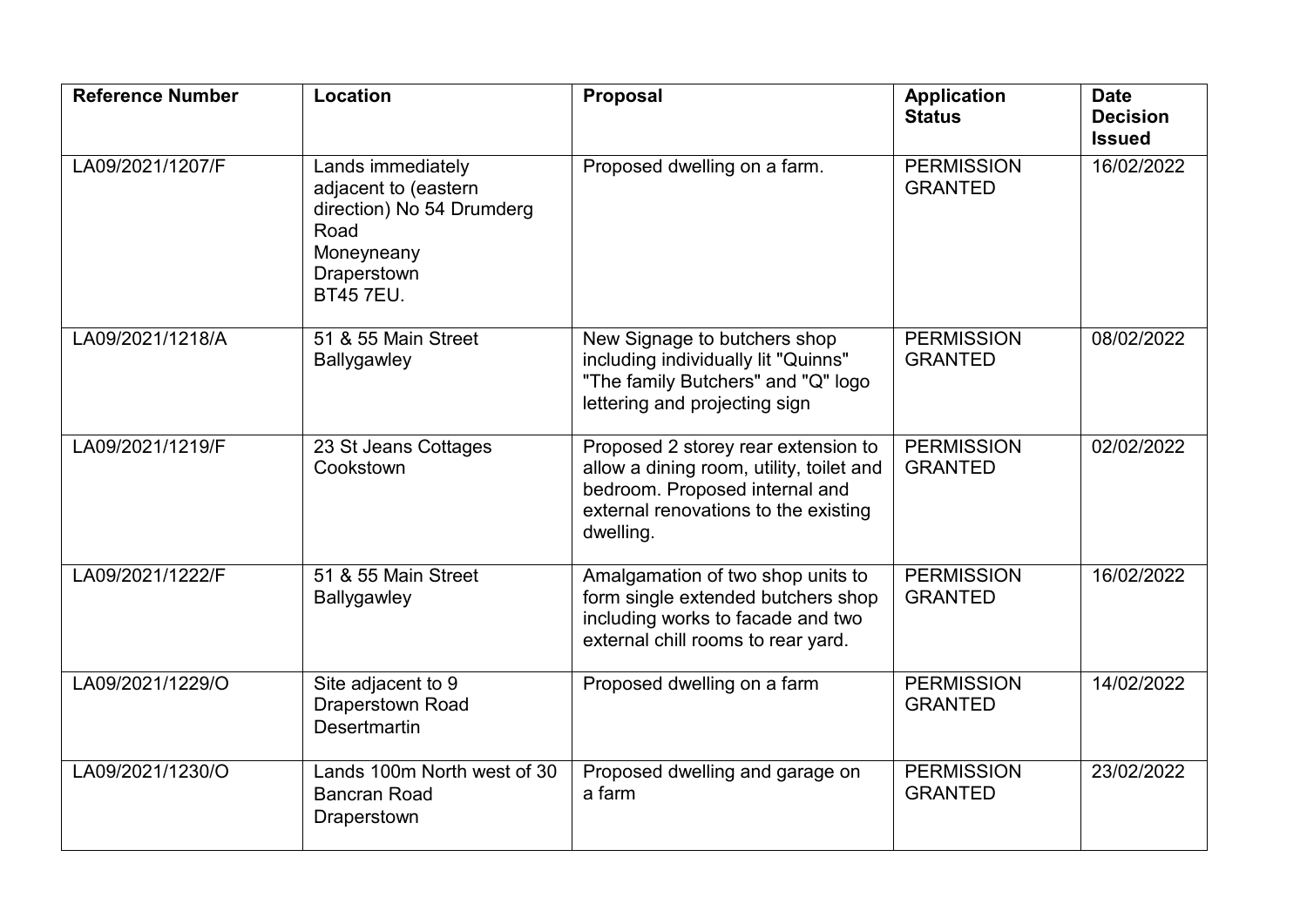| <b>Reference Number</b> | <b>Location</b>                                                                               | <b>Proposal</b>                                                                                                                                                                        | <b>Application</b><br><b>Status</b> | <b>Date</b><br><b>Decision</b><br><b>Issued</b> |
|-------------------------|-----------------------------------------------------------------------------------------------|----------------------------------------------------------------------------------------------------------------------------------------------------------------------------------------|-------------------------------------|-------------------------------------------------|
| LA09/2021/1245/F        | 13m SE of 150 Creagh Road<br>Castledawson.                                                    | Amendment to Condition 10 of<br><b>Planning Approval</b><br>LA09/2020/1266/O to enable the<br>dwelling to be retained for<br>agricultural storage.                                     | <b>PERMISSION</b><br><b>GRANTED</b> | 16/02/2022                                      |
| LA09/2021/1250/F        | McKenna's Bar<br>4 Glen Road<br>Maghera                                                       | Retrospective application for<br>outdoor beer garden                                                                                                                                   | <b>PERMISSION</b><br><b>GRANTED</b> | 17/02/2022                                      |
| LA09/2021/1312/F        | To rear of 73 Ballygillen Road<br>Coagh<br>Cookstown                                          | Proposed site for new dwelling<br>and domestic store/garage on a<br>farm                                                                                                               | <b>PERMISSION</b><br><b>GRANTED</b> | 28/02/2022                                      |
| LA09/2021/1322/F        | 77 Altmore Road<br>Pomeroy<br>Dungannon<br><b>BT70 2UN.</b>                                   | Proposed extension and<br>renovation to existing dwelling and<br>detached domestic garage.                                                                                             | <b>PERMISSION</b><br><b>GRANTED</b> | 15/02/2022                                      |
| LA09/2021/1333/F        | Adjacent to 44 North Street<br>Stewartstown                                                   | Proposed 2No. semi detached<br>dwellings                                                                                                                                               | <b>PERMISSION</b><br><b>GRANTED</b> | 16/02/2022                                      |
| LA09/2021/1339/F        | Uform 9<br><b>Creagh Business Park</b><br><b>Hillhead Road</b><br>Toomebridge                 | Extension to existing factory to<br>provide additional storage/dispatch<br>area. Replacement of existing W.C.<br>portacabin with new W.C. block to<br>provide staff welfare facilities | <b>PERMISSION</b><br><b>GRANTED</b> | 08/02/2022                                      |
| LA09/2021/1343/F        | Within existing Mulinderg<br>housing development<br>(approx. 20m North of No 2)<br>Moneyneany | Proposed detached dwelling<br>within existing approved housing<br>development                                                                                                          | <b>PERMISSION</b><br><b>GRANTED</b> | 23/02/2022                                      |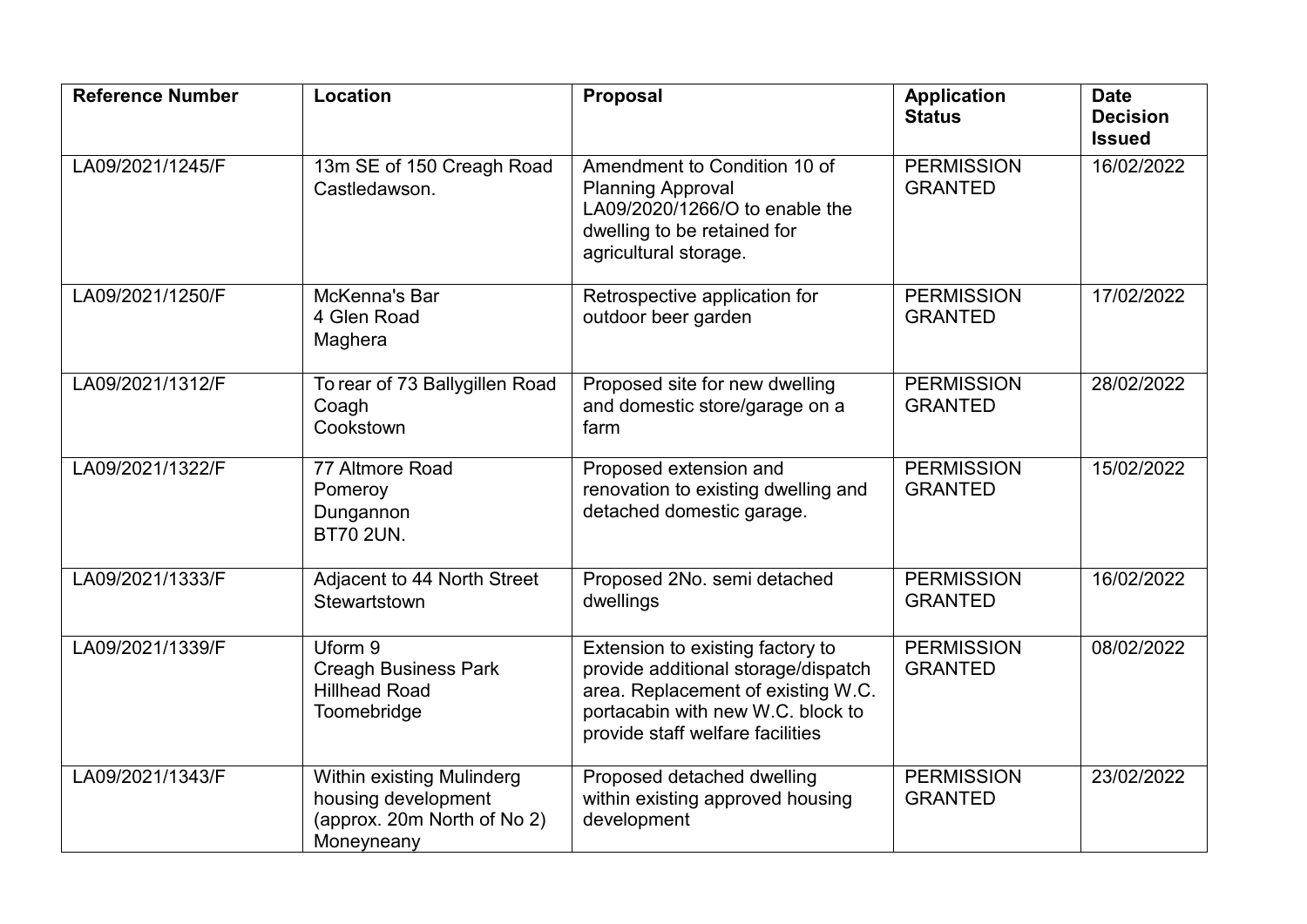| <b>Reference Number</b> | Location                                                                                           | <b>Proposal</b>                                                                                                                                                                                           | <b>Application</b><br><b>Status</b> | <b>Date</b><br><b>Decision</b><br><b>Issued</b> |
|-------------------------|----------------------------------------------------------------------------------------------------|-----------------------------------------------------------------------------------------------------------------------------------------------------------------------------------------------------------|-------------------------------------|-------------------------------------------------|
| LA09/2021/1360/F        | 27 Moneyneany Road<br>Draperstown<br><b>BT45 7DU.</b>                                              | Covert existing garage into<br>bedroom, EnSite & store. NIHE<br>D.F.G scheme.                                                                                                                             | <b>PERMISSION</b><br><b>GRANTED</b> | 15/02/2022                                      |
| LA09/2021/1361/O        | Rear of 8 Ballyheifer Road<br>Magherafelt                                                          | Proposed dwelling and garage                                                                                                                                                                              | <b>PERMISSION</b><br><b>GRANTED</b> | 04/02/2022                                      |
| LA09/2021/1380/A        | Ranfurly House Arts &<br><b>Visitor Centre</b><br>26 Market Square<br>Dungannon<br><b>BT70 1AB</b> | 2NI. Banner Signs, Fixed to Front<br>Elevation on PPC Aluminium<br><b>Frames</b>                                                                                                                          | <b>PERMISSION</b><br><b>GRANTED</b> | 10/02/2022                                      |
| LA09/2021/1397/LBC      | Ranfurly House Arts &<br><b>Visitor Centre</b><br>26 Market Square<br>Dungannon                    | 2 no banner signs, fixed to front<br>elevation on PPC aluminium frames                                                                                                                                    | <b>PERMISSION</b><br><b>GRANTED</b> | 10/02/2022                                      |
| LA09/2021/1429/F        | Site 90m West of 107<br><b>Lisaclare Road</b><br>Coalisland                                        | Proposed single storey detached<br>dwelling, detached garage with<br>attic room, with associated site<br>works including gardens, private<br>access driveways, courtyard and<br>turning area, patio areas | <b>PERMISSION</b><br><b>GRANTED</b> | 16/02/2022                                      |
| LA09/2021/1433/F        | 20a Glendavagh Road<br>Aughnacloy<br>BT69 6EZ.                                                     | Single storey side extension with<br>flat roof terrace over.                                                                                                                                              | <b>PERMISSION</b><br><b>GRANTED</b> | 16/02/2022                                      |
| LA09/2021/1434/F        | 73 Annaghmore Road<br>Castledawson<br><b>BT45 8DU.</b>                                             | Single storey side extension and<br>single storey rear extension to<br>provide additional bedroom and<br>living space.                                                                                    | <b>PERMISSION</b><br><b>GRANTED</b> | 23/02/2022                                      |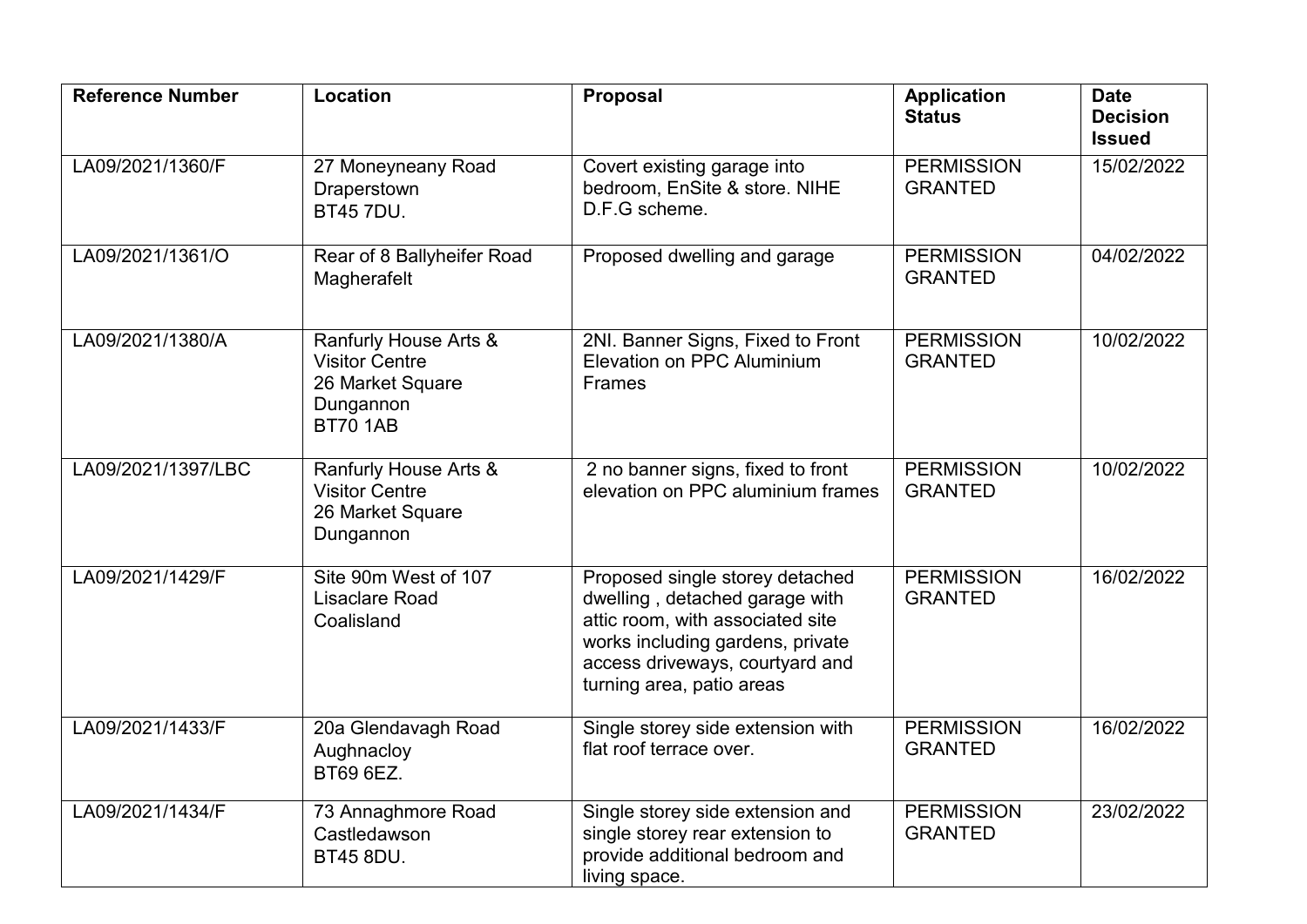| <b>Reference Number</b> | <b>Location</b>                                                           | <b>Proposal</b>                                                                      | <b>Application</b><br><b>Status</b> | <b>Date</b><br><b>Decision</b><br><b>Issued</b> |
|-------------------------|---------------------------------------------------------------------------|--------------------------------------------------------------------------------------|-------------------------------------|-------------------------------------------------|
| LA09/2021/1436/O        | Lands 82m NE of 41 Drumard<br><b>Cross Road</b><br>Dungannon.             | Proposed off site replacement<br>dwelling, garage and associated site<br>works.      | <b>PERMISSION</b><br><b>GRANTED</b> | 16/02/2022                                      |
| LA09/2021/1440/F        | 157 Kilnahusogue Road<br>Fintona                                          | Replacement dwelling with<br>detached domestic garage                                | <b>PERMISSION</b><br><b>GRANTED</b> | 28/02/2022                                      |
| LA09/2021/1442/RM       | 40m North West of 19<br><b>Tullyheran Road</b><br>Maghera                 | Dwelling house and domestic<br>garage                                                | <b>PERMISSION</b><br><b>GRANTED</b> | 03/02/2022                                      |
| LA09/2021/1446/F        | 40m North West of 19<br><b>Tullyheran Road</b><br>Maghera                 | Relocation of access to approved<br>site under reference<br>LA09/2021/1442/RM        | <b>PERMISSION</b><br><b>GRANTED</b> | 23/02/2022                                      |
| LA09/2021/1454/O        | Site immediately West<br>of 18 Gortavale Road<br><b>Rock</b><br>Dungannon | Proposed dwelling and domestic<br>garage renewal of<br>LA09/2017/1699/O              | <b>PERMISSION</b><br><b>GRANTED</b> | 22/02/2022                                      |
| LA09/2021/1463/O        | Adjacent to 66 Highfield<br>Road<br>Magherafelt                           | Proposed domestic dwelling                                                           | <b>PERMISSION</b><br><b>GRANTED</b> | 08/02/2022                                      |
| LA09/2021/1468/F        | 24 Drumsamney Road<br><b>Desertmartin</b>                                 | Proposed single storey rear<br>extension to existing dwelling<br>and detached garage | <b>PERMISSION</b><br><b>GRANTED</b> | 08/02/2022                                      |
| LA09/2021/1470/F        | Adj to 96 Killycolpy Road<br>Ardboe                                       | Dwelling & garage                                                                    | <b>PERMISSION</b><br><b>GRANTED</b> | 08/02/2022                                      |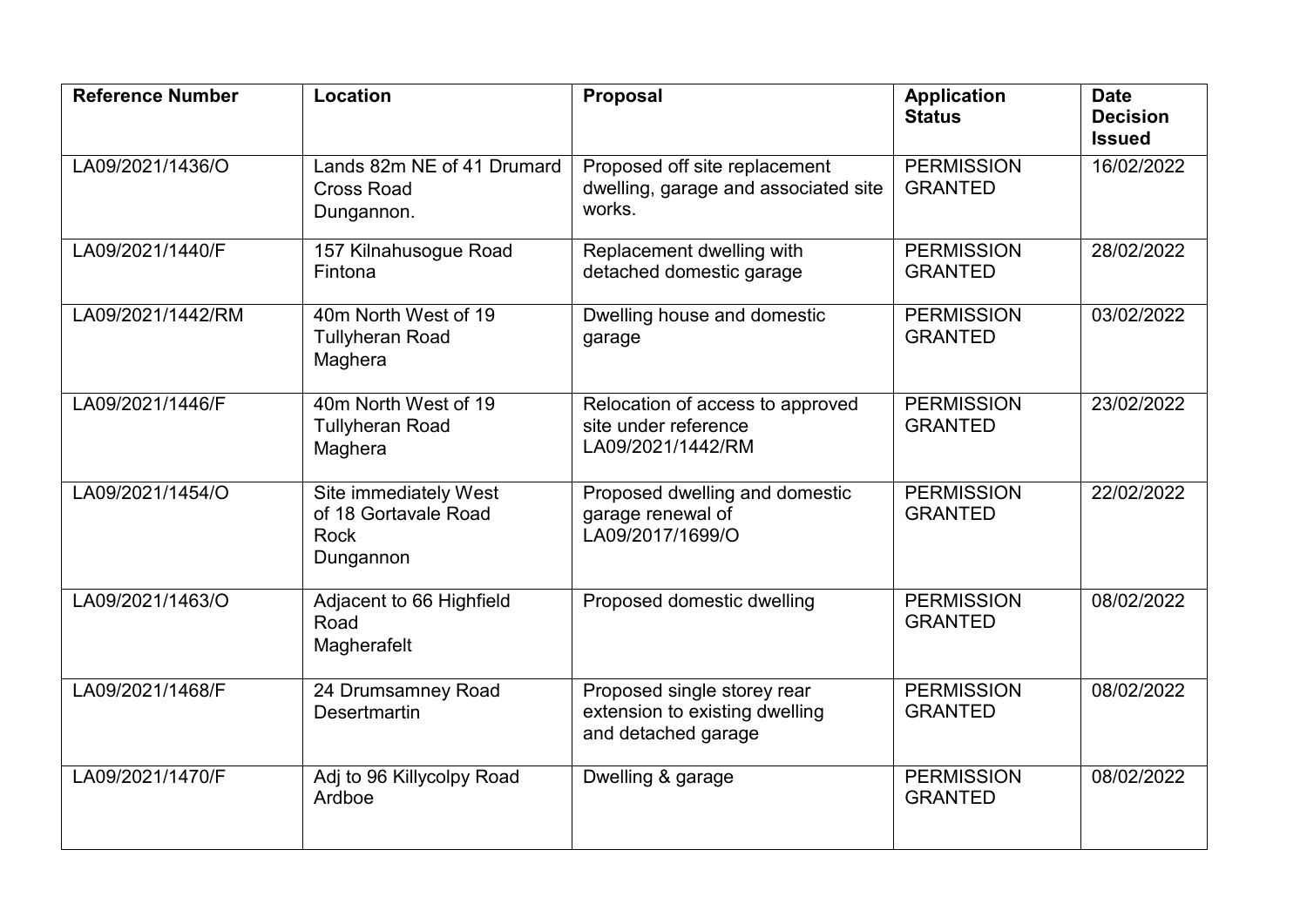| <b>Reference Number</b> | Location                                                                 | Proposal                                                                                                           | <b>Application</b><br><b>Status</b> | <b>Date</b><br><b>Decision</b><br><b>Issued</b> |
|-------------------------|--------------------------------------------------------------------------|--------------------------------------------------------------------------------------------------------------------|-------------------------------------|-------------------------------------------------|
| LA09/2021/1471/F        | 16 The Diamond<br>Pomeroy                                                | Retail unit with first floor apartment                                                                             | <b>PERMISSION</b><br><b>GRANTED</b> | 16/02/2022                                      |
| LA09/2021/1473/F        | 6 Carsonville Drive<br><b>Upperlands</b><br>Maghera<br><b>BT46 5SQ</b>   | Single Storey Extension to rear of<br>dwelling to provide disabled person<br>adaptations                           | <b>PERMISSION</b><br><b>GRANTED</b> | 08/02/2022                                      |
| LA09/2021/1490/F        | Land adjacent to 205<br>Coalisland<br>Road<br>Dungannon                  | Proposed retirement dwelling<br>and garage                                                                         | <b>PERMISSION</b><br><b>GRANTED</b> | 23/02/2022                                      |
| LA09/2021/1507/O        | 50m South of No.40<br>Tullyodonnell<br>Road<br>Rock.                     | Proposed infill dwelling & garage.                                                                                 | <b>PERMISSION</b><br><b>GRANTED</b> | 04/02/2022                                      |
| LA09/2021/1510/F        | 202m SE of 24 Lisgorgan<br>Lane<br><b>Upperlands</b><br><b>BT46 5TE.</b> | Retrospective alterations & additions<br>to industrial approved under<br>LA09/2020/0721/F and<br>LA09/2020/1673/F. | <b>PERMISSION</b><br><b>GRANTED</b> | 08/02/2022                                      |
| LA09/2021/1525/F        | 39 Ballagh Road<br>Findermore<br>Clogher                                 | 1.5 storey gable extension to<br>existing dwelling                                                                 | <b>PERMISSION</b><br><b>GRANTED</b> | 16/02/2022                                      |
| LA09/2021/1532/RM       | 250m South of no. 25 Cloane<br>Road<br>Draperstown<br><b>BT457EJ</b>     | Dwelling and domestic garage                                                                                       | <b>PERMISSION</b><br><b>GRANTED</b> | 16/02/2022                                      |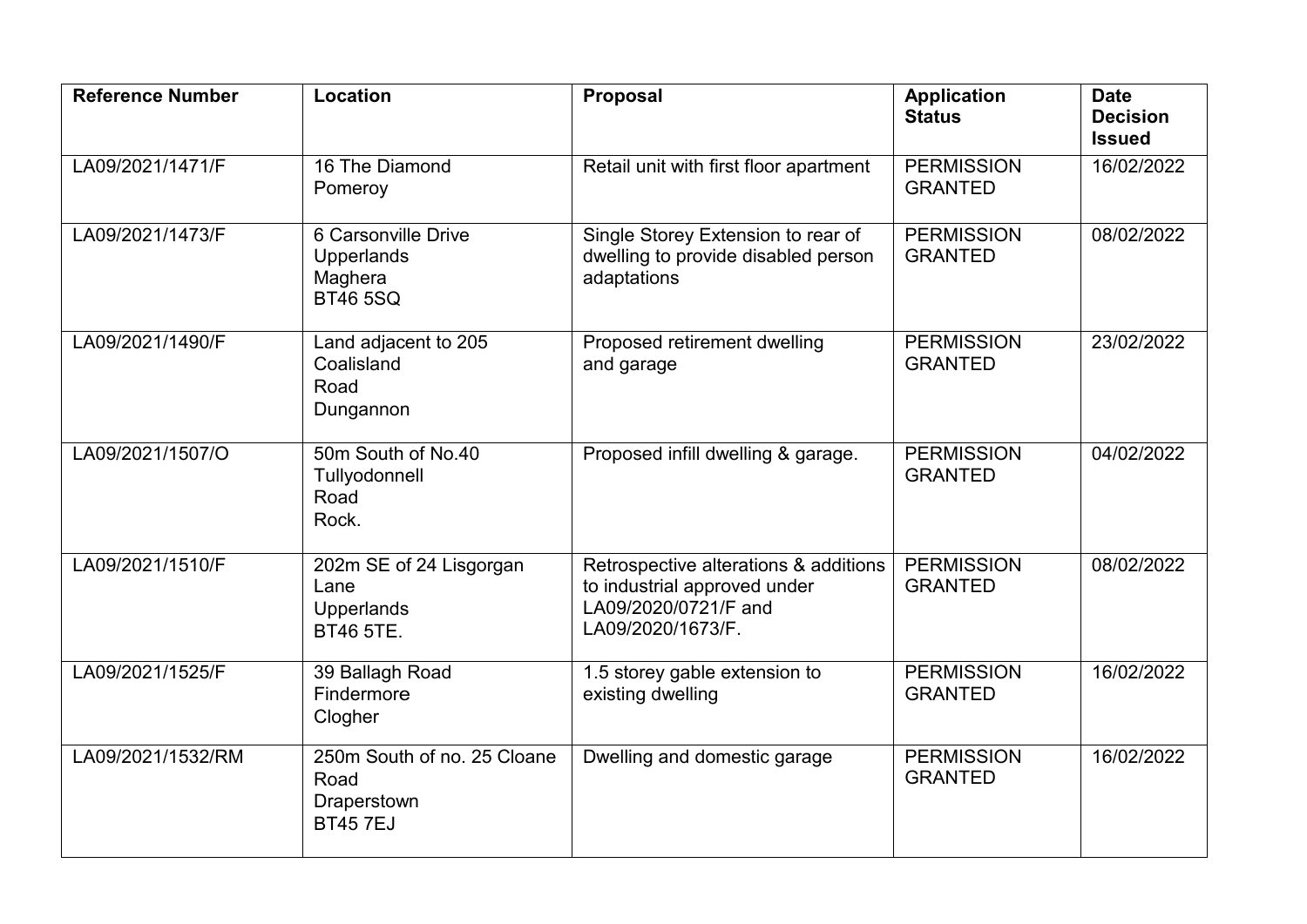| <b>Reference Number</b> | <b>Location</b>                                                         | <b>Proposal</b>                                                                                                                                                                              | <b>Application</b><br><b>Status</b> | <b>Date</b><br><b>Decision</b><br><b>Issued</b> |
|-------------------------|-------------------------------------------------------------------------|----------------------------------------------------------------------------------------------------------------------------------------------------------------------------------------------|-------------------------------------|-------------------------------------------------|
| LA09/2021/1541/A        | 13m South of 157 Main Street<br><b>Fivemiletown</b><br><b>BT75 0PG.</b> | Conversion of existing six sheet<br>display unit incorporated into an<br>existing adshel bus shelter to a six<br>sheet digital display screen.                                               | <b>PERMISSION</b><br><b>GRANTED</b> | 16/02/2022                                      |
| LA09/2021/1549/A        | 122 Main Street<br>Maghera                                              | PPC MS sign box with applied<br>logo and backlit acrylic lettering                                                                                                                           | <b>PERMISSION</b><br><b>GRANTED</b> | 08/02/2022                                      |
| LA09/2021/1556/F        | 26 Grillagh Road<br>Maghera                                             | Proposed extension to curtilage,<br>side extension and internal<br>reconfiguration to existing dwelling,<br>to provide larger kitchen/living area,<br>additional bedrooms an sensory<br>room | <b>PERMISSION</b><br><b>GRANTED</b> | 16/02/2022                                      |
| LA09/2021/1558/F        | Approx 30m North of 11<br><b>School Lane</b><br>Gulladuff               | Proposed dwelling and domestic<br>garage                                                                                                                                                     | <b>PERMISSION</b><br><b>GRANTED</b> | 23/02/2022                                      |
| LA09/2021/1580/F        | 6 Derryloughan Avenue<br>Coalisland                                     | Proposed conversion of single<br>storey dwelling to 1 1/2 storey<br>dwelling with alterations to existing<br>dwelling                                                                        | <b>PERMISSION</b><br><b>GRANTED</b> | 22/02/2022                                      |
| LA09/2021/1590/F        | 60 Aughrim Road<br>Magherafelt                                          | Single storey rear extension to<br>provide additional living<br>accommodation                                                                                                                | <b>PERMISSION</b><br><b>GRANTED</b> | 23/02/2022                                      |
| LA09/2021/1595/O        | Approx. 80m west of 58<br>Creevagh Road<br>Creevagh<br>Cookstown        | Proposed site for a dwelling and<br>garage on a farm                                                                                                                                         | <b>PERMISSION</b><br><b>GRANTED</b> | 23/02/2022                                      |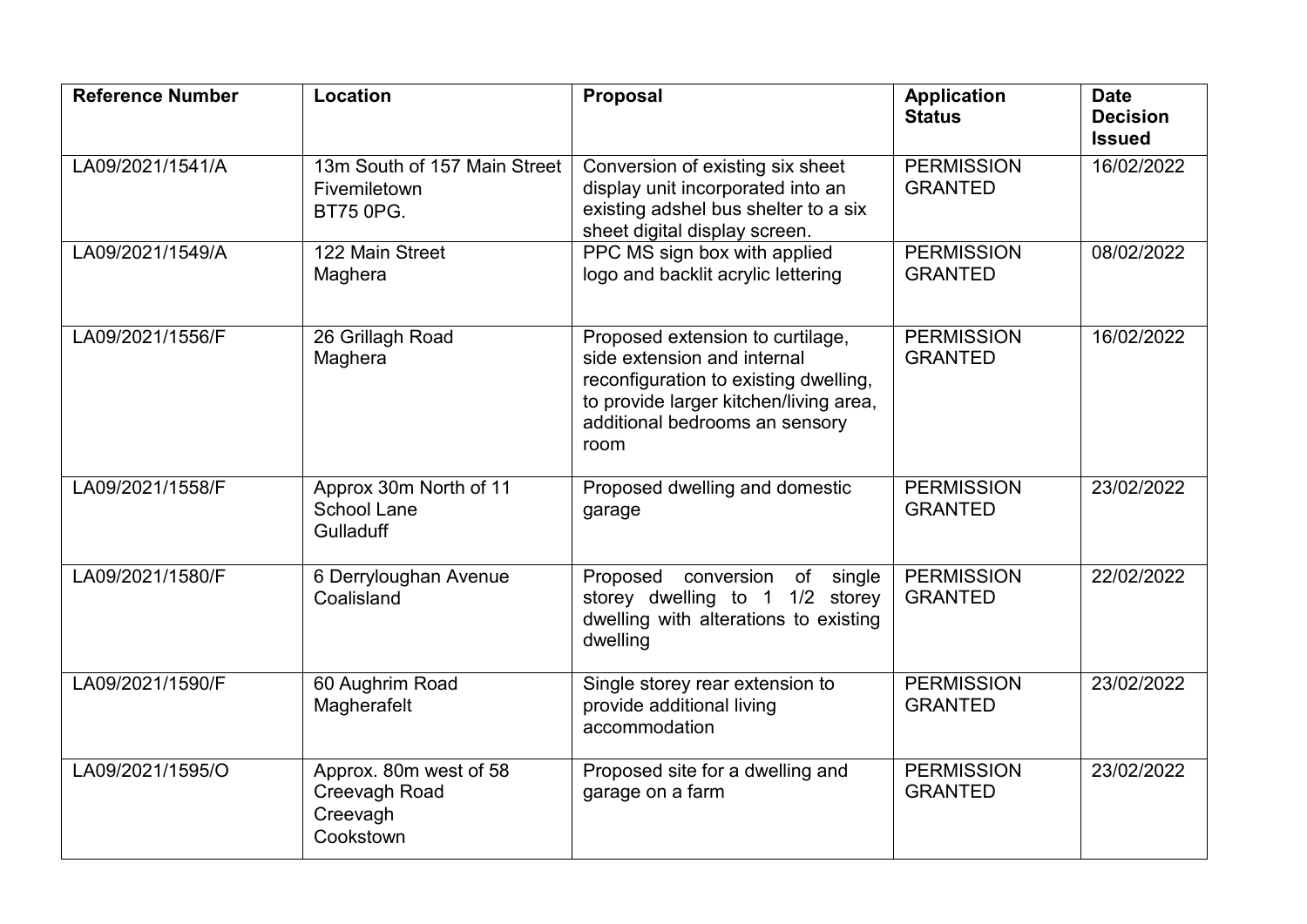| <b>Reference Number</b> | Location                                                   | <b>Proposal</b>                                                                                                                                                                                                                                                                                                                                                                                                                                                                                   | <b>Application</b><br><b>Status</b> | <b>Date</b><br><b>Decision</b><br><b>Issued</b> |
|-------------------------|------------------------------------------------------------|---------------------------------------------------------------------------------------------------------------------------------------------------------------------------------------------------------------------------------------------------------------------------------------------------------------------------------------------------------------------------------------------------------------------------------------------------------------------------------------------------|-------------------------------------|-------------------------------------------------|
| LA09/2021/1602/F        | 18 Derrygally Road<br>Dungannon<br><b>BT71 6LZ</b>         | Single Storey extension to dwelling<br>to provide enlarged sunroom/family<br>room                                                                                                                                                                                                                                                                                                                                                                                                                 | <b>PERMISSION</b><br><b>GRANTED</b> | 16/02/2022                                      |
| LA09/2021/1606/RM       | Adjacent to and North West of<br>37 Syerla Rd<br>Dungannon | Proposed Dwelling and Garage                                                                                                                                                                                                                                                                                                                                                                                                                                                                      | <b>PERMISSION</b><br><b>GRANTED</b> | 15/02/2022                                      |
| LA09/2021/1607/RM       | Adjacent to and South of 35<br>Syerla Rd<br>Dungannon      | <b>Proposed Dwelling and Garage</b>                                                                                                                                                                                                                                                                                                                                                                                                                                                               | <b>PERMISSION</b><br><b>GRANTED</b> | 15/02/2022                                      |
| LA09/2021/1610/F        | Dirnagh Lane<br>195 Annagher Road<br>Coalisland            | Demolition of existing vacant single<br>storey dwelling Proposed<br>replacement two storey dwelling,<br>Predominately on existing building<br>footprint, Proposed dwelling will be<br>orientated to face the public road<br>and take advantage of rear south<br>facing garden . The house will be<br>designed to passive house<br>standards and include PV/Solar<br>panels to the rear. The existing<br>septic tank will be replaced, the<br>vehicular entrance will be<br>maintained as existing | <b>PERMISSION</b><br><b>GRANTED</b> | 23/02/2022                                      |
| LA09/2021/1611/F        | Lakeview House<br>34 Eskragh Road<br>Dungannon             | Proposed replacement dwelling                                                                                                                                                                                                                                                                                                                                                                                                                                                                     | <b>PERMISSION</b><br><b>GRANTED</b> | 22/02/2022                                      |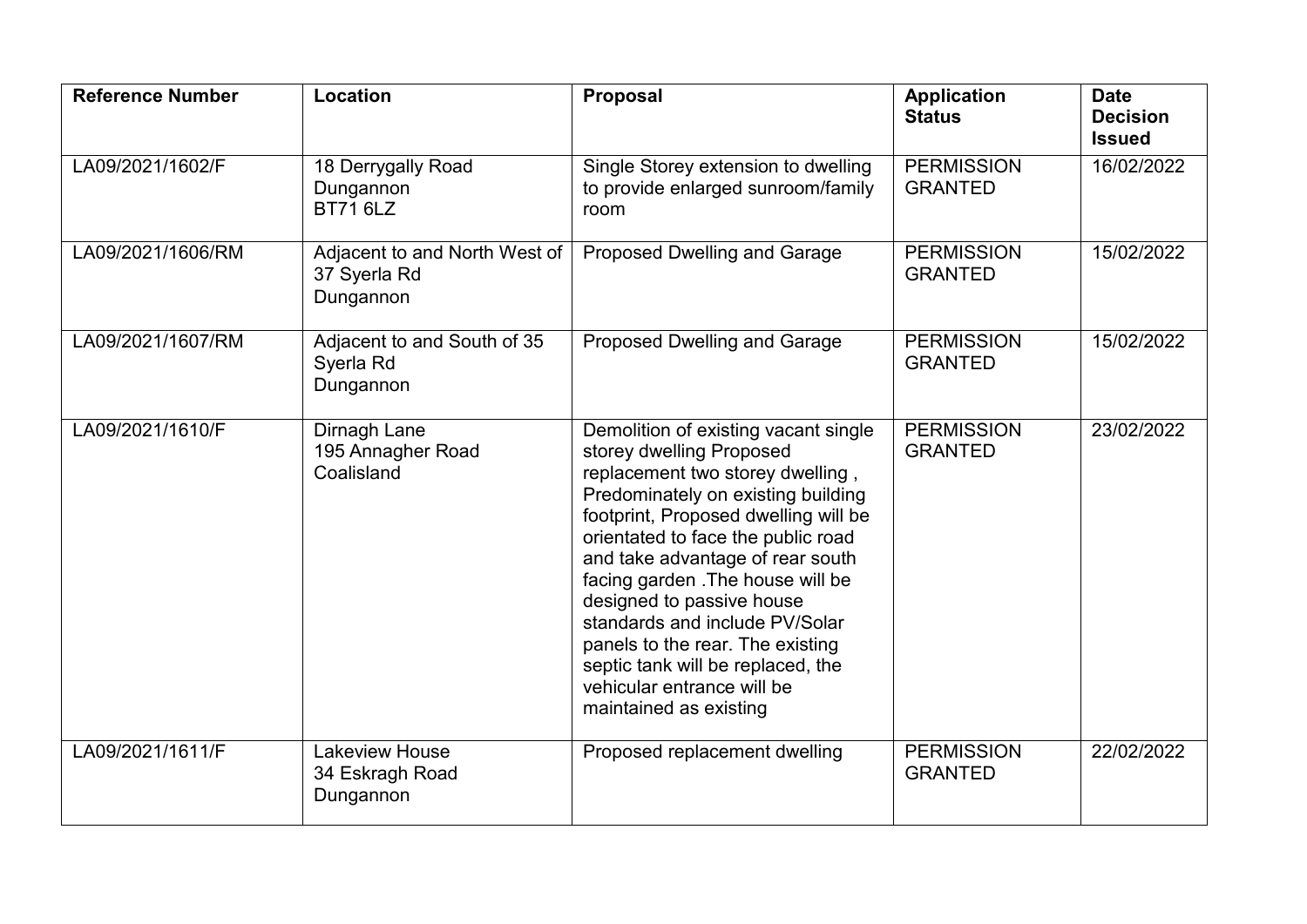| <b>Reference Number</b> | Location                                                                                                    | <b>Proposal</b>                                                                                                                                                            | <b>Application</b><br><b>Status</b>   | <b>Date</b><br><b>Decision</b><br><b>Issued</b> |
|-------------------------|-------------------------------------------------------------------------------------------------------------|----------------------------------------------------------------------------------------------------------------------------------------------------------------------------|---------------------------------------|-------------------------------------------------|
| LA09/2021/1621/F        | 37 Moorlands Park<br>Coalisland<br>Dungannon                                                                | Proposed rear/side, kitchen, dining,<br>living room extension with external<br>covered area and patio .Small rear<br>first floor extension to enlarge<br>existing bathroom | <b>PERMISSION</b><br><b>GRANTED</b>   | 16/02/2022                                      |
| LA09/2021/1623/F        | 51 Pomeroy Road<br>Cookstown                                                                                | Proposed extension to rear of<br>existing dwelling to allow for<br>sunroom with en suite above                                                                             | <b>PERMISSION</b><br><b>GRANTED</b>   | 23/02/2022                                      |
| LA09/2021/1636/LDE      | Ronald Smyth Skip Hire<br>Lands adjacent and West of<br>199a Killyman Road<br>Dungannon<br><b>BT45 7WH.</b> | Proposed retention of skip storage<br>compound.                                                                                                                            | <b>APPLICATION</b><br><b>REQUIRED</b> | 15/02/2022                                      |
| LA09/2021/1644/RM       | 4 Tirgan Road<br>Moneymore                                                                                  | Replacement dwelling and garage                                                                                                                                            | <b>PERMISSION</b><br><b>GRANTED</b>   | 28/02/2022                                      |
| LA09/2021/1645/RM       | Approx 30m North of 31<br><b>Gortinure Road</b><br>Maghera                                                  | Proposed dwelling and garage                                                                                                                                               | <b>PERMISSION</b><br><b>GRANTED</b>   | 23/02/2022                                      |
| LA09/2021/1647/F        | 22 Whitelough Road<br>Aughnacloy                                                                            | Proposed replacement dwelling with<br>associated site works and<br>landscaping, Adjustment of existing<br>access lane to proposed dwelling<br>and existing farm yard       | <b>PERMISSION</b><br><b>GRANTED</b>   | 01/02/2022                                      |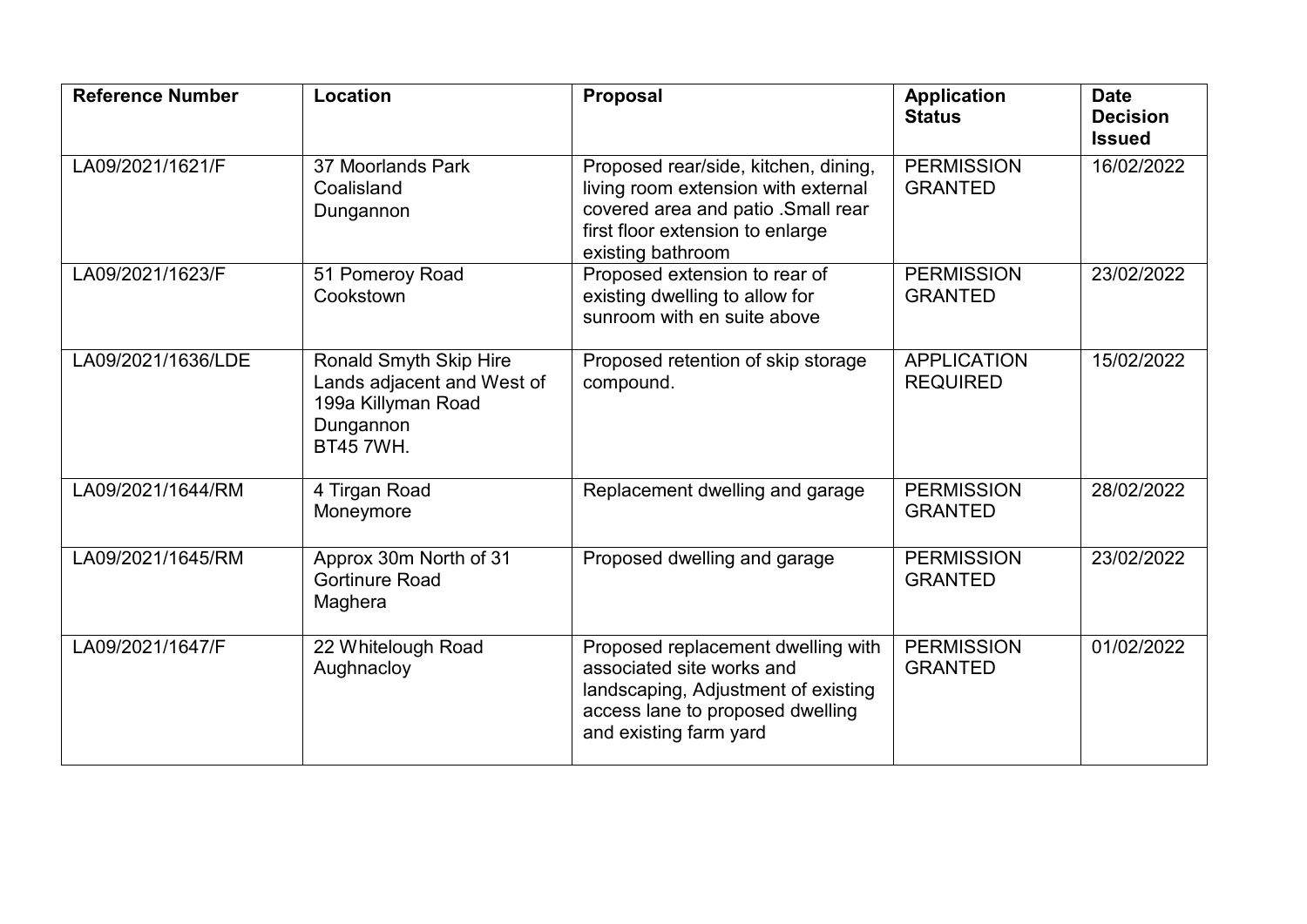| <b>Reference Number</b> | Location                                                                                     | <b>Proposal</b>                                                                                                                                                                                                                                                                                                        | <b>Application</b><br><b>Status</b>                    | <b>Date</b><br><b>Decision</b><br><b>Issued</b> |
|-------------------------|----------------------------------------------------------------------------------------------|------------------------------------------------------------------------------------------------------------------------------------------------------------------------------------------------------------------------------------------------------------------------------------------------------------------------|--------------------------------------------------------|-------------------------------------------------|
| LA09/2021/1664/LDE      | 150mts South of 92 Old<br><b>Eglish Road</b><br>Cottagequinn<br>Dungannon<br><b>BT717PG.</b> | 3no existing large portal frame<br>sheds accessed off the Old Eglish<br>Road used exclusively for the<br>commercial storage of large<br>(200kilo) straw bales for processing<br>and manufacturing purposes at the<br>straw bale plant at their operations<br>site Capper Trading Ltd, 124<br>Tamnamore Road Dungannon. | <b>PERMITTED</b><br><b>DEVELOPMENT</b>                 | 15/02/2022                                      |
| LA09/2021/1670/O        | 16 Drummurrer Lane<br>Coalisland                                                             | Proposed replacement of fire<br>damaged dwelling with new<br>dwelling                                                                                                                                                                                                                                                  | <b>PERMISSION</b><br><b>GRANTED</b>                    | 09/02/2022                                      |
| LA09/2021/1674/O        | 40m East of 44A Limehill<br>Road<br>Pomeroy                                                  | Dwelling and garage                                                                                                                                                                                                                                                                                                    | <b>PERMISSION</b><br><b>GRANTED</b>                    | 23/02/2022                                      |
| LA09/2021/1676/NMC      | Approx 35m North of 25<br>Annaghmore Road<br><b>Calisland</b>                                | Relocate the garage to the N.E.<br>corner of the site                                                                                                                                                                                                                                                                  | <b>NON MATERIAL</b><br><b>CHANGE</b><br><b>GRANTED</b> | 16/02/2022                                      |
| LA09/2021/1683/O        | 50m East of 94 Mullaghboy<br>Road<br>Bellaghy.                                               | Off site replacement dwelling &<br>garage.                                                                                                                                                                                                                                                                             | <b>PERMISSION</b><br><b>GRANTED</b>                    | 23/02/2022                                      |
| LA09/2021/1688/F        | Site 255m West of 33<br>Kiltyclogher Road<br>Sandholes                                       | Proposed replacement dwelling and<br>domestic garage.                                                                                                                                                                                                                                                                  | <b>PERMISSION</b><br><b>GRANTED</b>                    | 23/02/2022                                      |
| LA09/2021/1691/F        | 130m SE of 11 Knockaleery<br>Road<br>Cookstown<br><b>BT80 9EA</b>                            | Dwelling house and garage                                                                                                                                                                                                                                                                                              | <b>PERMISSION</b><br><b>GRANTED</b>                    | 28/02/2022                                      |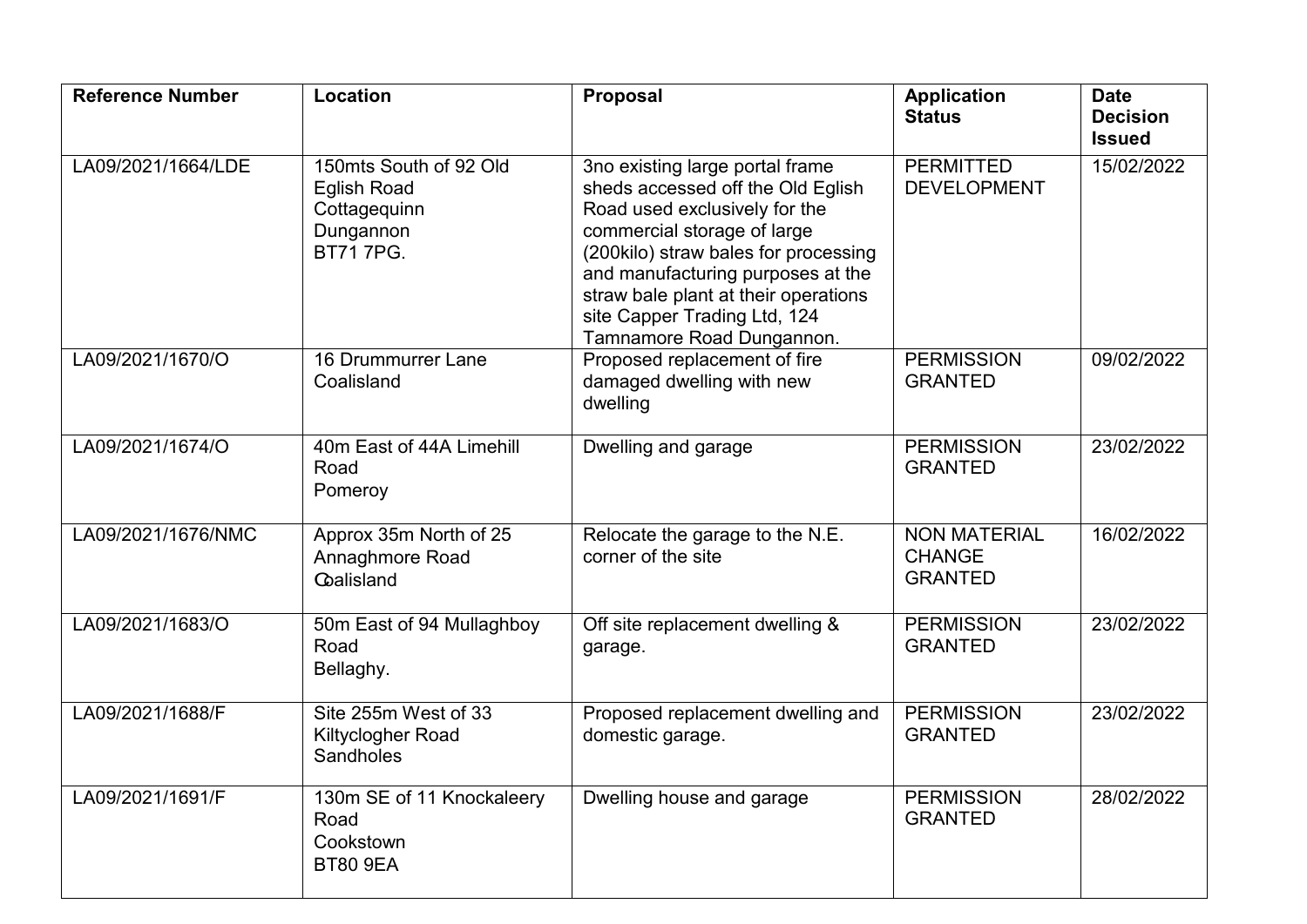| <b>Reference Number</b> | Location                                                                            | <b>Proposal</b>                                                                                                                                                                                                                                                                                   | <b>Application</b><br><b>Status</b>                    | <b>Date</b><br><b>Decision</b><br><b>Issued</b> |
|-------------------------|-------------------------------------------------------------------------------------|---------------------------------------------------------------------------------------------------------------------------------------------------------------------------------------------------------------------------------------------------------------------------------------------------|--------------------------------------------------------|-------------------------------------------------|
| LA09/2021/1701/DC       | 33 Killyman Street<br>Moy                                                           | Discharge of conditions 2 and 3 of<br>LA09/2017/0787/F                                                                                                                                                                                                                                            | <b>CONDITION</b><br><b>DISCHARGED</b>                  | 16/02/2022                                      |
| LA09/2021/1703/F        | 45 Coalisland Road<br><b>Dungannon</b>                                              | Internal reconfiguration, small<br>extension to the front to provide<br>additional toilet facility and en<br>suite, new canopy porch to provide<br>shelter over door to rear, new<br>render to external walls, new<br>upgraded windows and external<br>doors throughout, associated site<br>works | <b>PERMISSION</b><br><b>GRANTED</b>                    | 22/02/2022                                      |
| LA09/2021/1709/O        | 60 Ferry Road<br>Derryloughan<br>Coalisland                                         | <b>Renewal of Planning Approval</b><br>LA09/2018/0730/O Proposed<br>dwelling                                                                                                                                                                                                                      | <b>PERMISSION</b><br><b>GRANTED</b>                    | 22/02/2022                                      |
| LA09/2021/1711/DC       | 33 Killyman Street Moy                                                              | Discharge of conditions 2 and 3 of<br>LA09/2017/0788/LBC                                                                                                                                                                                                                                          | <b>CONDITION</b><br><b>DISCHARGED</b>                  | 16/02/2022                                      |
| LA09/2021/1716/F        | 62 Granville Road<br>Dungannon                                                      | Proposed extension to front and<br>rear of dwelling                                                                                                                                                                                                                                               | <b>PERMISSION</b><br><b>GRANTED</b>                    | 23/02/2022                                      |
| LA09/2021/1741/NMC      | Approx 50m West of<br>No 27 Tirnaskea Road<br>Pomeroy<br>Tyrone<br><b>BT45 7BE.</b> | Re locate dwelling and the garage<br>from that originally approved as<br>per that attached 1:500 scaled site<br>layout.                                                                                                                                                                           | <b>NON MATERIAL</b><br><b>CHANGE</b><br><b>GRANTED</b> | 08/02/2022                                      |
| LA09/2021/1746/F        | 83 Knockanroe Road<br>Stewartstown<br>Dungannon<br><b>BT71 5NA</b>                  | Proposed renovation and<br>extension to dwelling.                                                                                                                                                                                                                                                 | <b>PERMISSION</b><br><b>GRANTED</b>                    | 23/02/2022                                      |